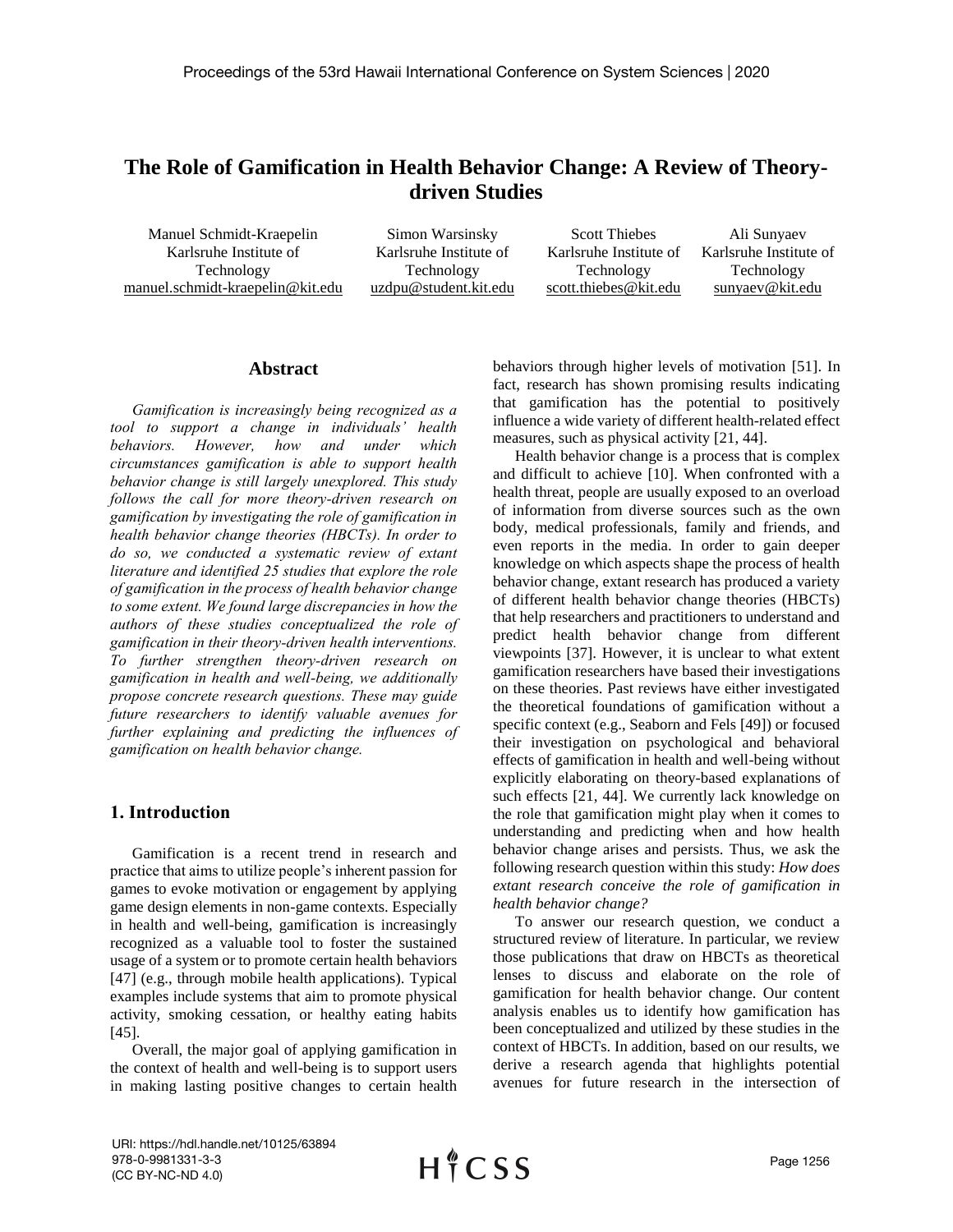gamification and health behavior change. By doing so, we lay the foundation for more theory-driven research that helps to shed light on the role of gamification in eliciting and sustaining health behavior change. In particular, our research contributes to answering the frequently expressed call for more theory-driven research that helps to explain the effects of gamification.

The remainder of this paper is structured as follows: In section two, we give a brief introduction to extant research on behavior change through gamification and the most common HBCTs. We then give an overview of our research approach in section three. Section four highlights the main results of our review. In section five, we discuss the results of our derived avenues for future research, and elaborate on potential limitations of our study. We end with a brief conclusion in section six.

# **2. Theoretical Background**

#### **2.1 Behavior Change through Gamification**

The concept of gamification has started to gain widespread attention by information systems (IS) researchers and practitioners in 2009 [53]. Literature provides two prevailing definitions for gamification. Huotari and Hamari [20] refer to gamification as the process of enhancing services with motivational affordances for gameful experiences. Deterding et al. [7] define gamification as "the use of game design elements in non-game contexts". Popular game elements used in gamification include points, badges, leaderboards, and challenges [7]. Overall, gamification aims at supporting and motivating users towards the behavior that the gamified system is targeting.

The first wave of gamification research focused on answering the blanket question, whether gamification works or not [38]. In order to do so, researchers tested a wide variety of different gamified systems, including combinations of all kinds of game design elements. While these studies certainly helped to establish gamification as a scientific research stream, researchers increasingly call for theory-driven studies that aim to tease out the effects, moderators and mediators of individual game design elements [38]. First studies exist that aim to tackle this issue by identifying suitable theoretical lenses for investigating the motivational effects of gamification. For example, Seaborn and Fels [38] reviewed twelve papers that proposed an explanation of the underlying nature of gamification based on already existing theories from other domains. The results of their study suggest that the most commonly used theoretical lens for gamification

research is the self-determination theory (SDT) [43]. Furthermore, Putz and Treiblmaier [40] developed a theory-based research agenda for eleven different wellknown theoretical lenses such as flow theory and information processing theory. Finally, Liu et al. [34] elaborate on different theoretical perspectives for gamification research and propose theoretically derived design principles and a selection of resulting open research questions. However, although many gamification researchers have cautioned the vital role of context while designing gamification concepts [17, 38], these existing reviews do not elaborate on the value of different theoretical lenses when investigating specific contexts such as health behavior change.

#### **2.2. Health Behavior Change**

According to Gochman [15], health behavior includes those personal attributes, personality characteristics, behavioral patterns, actions and habits that relate to health maintenance, health restoration, and health improvement. Health behavior change is a complex and difficult to achieve process [5], potentially influenced by various different factors such as emotion, social influences or knowledge about a health condition [36]. Because of this, several theories have been applied to create meaningful health interventions and foster a deeper understanding of health behavior change. These health behavior change theories (HBCTs) are commonly used or originate from the field of healthcare. In accordance with existing research on theoretical considerations of gamification [49], we refer to an HBCT as a possibly appropriate, already existing explanatory model that has proven to provide valuable knowledge in order to explain and predict health behavior change.

Whereas there are reoccurring factors or constructs employed by several HBCTs [36], existing HBCTs differ in the way they explain and predict health behavior change. For instance, the health belief model (HBM) explains health behavior change as the result of a rational appraisal between the perceived threat of a health problem and the perceived effectiveness of countermeasures [50]. In contrast, social cognitive theory (SCT) assumes that people learn by observing others and then imitate that behavior under certain circumstances [3]. A review by Munro et al. [37] provides a comprehensive list of the most well-known HBCTs and discusses their suitability in the specific context of long-term medication adherence. Within this review, we used this list as a basis of relevant HBCTs.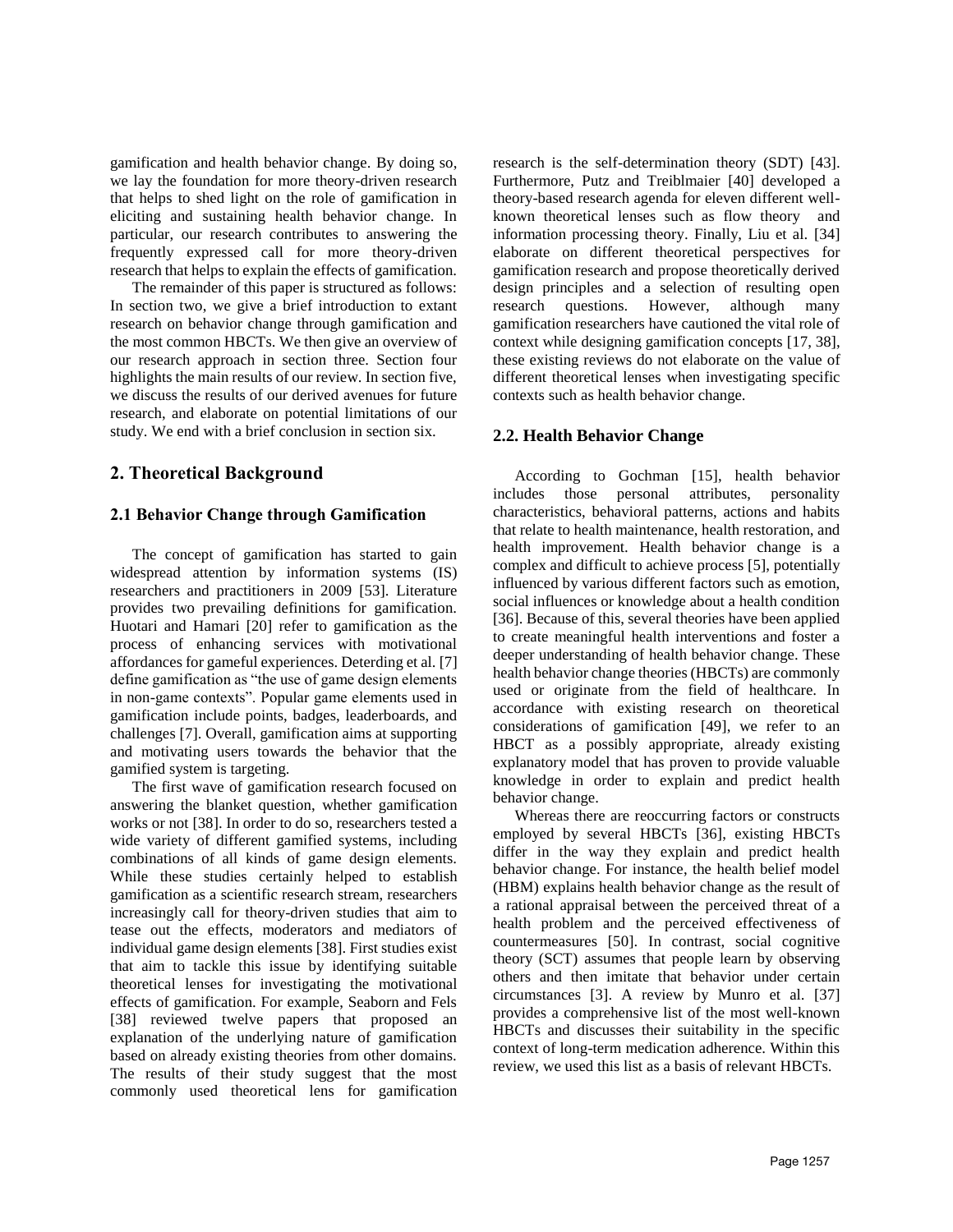## **3. Methodology**

#### **3.1. Data Collection**

We conducted a systematic online database search following the guidelines by Levy and Ellis [31]. The scientific databases included were PubMed, EBSCOHost, ProQuest, AiSel, ScienceDirect, IEEE Xplore and Scopus and the search string used was: *TITLE-ABSTR-KEY (gamif\*) AND TITLE-ABSTR-KEY (health OR medic\* OR exer\* OR life\* OR wellness) AND TITLE-ABSTR-KEY (behaviour OR behavior).*  The search string was adapted towards the search logic of each database, while preserving the terminology.

All databases were searched on January  $8<sup>th</sup>$ , 2019. The database search yielded a total of 561 publications. We decided to include empirical as well as conceptual studies, as the main focus of the study is the role of gamification in HCBTs, rather than the expressiveness of empirical results. We assessed the relevance of each article by utilizing predefined exclude criteria. In a first step, we excluded publications that were duplicates, not peer-reviewed, not written in English, or published before 2009. Furthermore, we excluded 89 publications that were not placed in the context of health or wellbeing, 59 publications that did not focus on gamification (The differentiation between gamification and related concepts, such as serious games, was done according to the distinction made by Deterding et al. [7]), and 30 publications that did not investigate health behavior change. Furthermore, 45 publications did not include any theoretical frame at all, whereas another 25 did not include HBCTs reviewed by Munro et al [37], but other theories like the aforementioned SDT (11 studies), or the Fogg Behavior Model (5 studies). Our approach led to a set of 18 publications. To widen the scope of our review, we conducted a forward, and a backward search. By applying the same exclusion criteria to the references of our initial set of 18 publications, we were able to identify another seven relevant publications, yielding a final set of 25 publications for analysis. Appendix A gives an overview of the identified studies.

## **3.2. Data Analysis**

We conducted a manual concept-centric data analysis approach that was informed by Webster & Watson [55]. During the coding process, the data was broken down into discrete parts (i.e., text passages), closely examined, compared for similarities and differences, and coded with regard to the phenomena as reflected in the data. We were particularly interested in how the studies conceived the role of gamification in the health behavior change process through theoretical lenses. This involved identifying individual theories, as well as determining their level of integration into an intervention. To determine the level of integration of a theory, the most important aspect to consider was the amount of information drawn from a theory in order to support the desired health behavior change. In accordance with this thought, we developed a hierarchy consisting of four classes, where a higher class implies a higher level of integration: (1) Mention (HBCT is merely mentioned, but it is not clear to which extent it informed the intervention), (2) Subsumption (HBCT is used to explain results of the intervention), (3) Partial Basis (certain parts of the intervention are informed by an HBCT), and (4) Full Basis (intervention is fully informed by HBCT).

# **4. Results**

#### **4.1 Identified Theories**

We identified six different HBCTs that were also featured by Munro et al. [37] (see Table 1). These six HBCTs include the health belief model (HBM), the information, motivation, and behavioral skills model (IMB), the self-regulation theory (SRT), the social cognitive theory (SCT), the theory of planned behavior (TPB), and the transtheoretical model (TTM).

| ****** ** *********** **** *** |                                           |  |  |  |  |  |  |
|--------------------------------|-------------------------------------------|--|--|--|--|--|--|
| <b>HBCT</b>                    | <b>Studies</b>                            |  |  |  |  |  |  |
| <b>HBM</b>                     | [10, 13, 14, 18, 33, 52]                  |  |  |  |  |  |  |
| <b>IMB</b>                     | [28]                                      |  |  |  |  |  |  |
| <b>SRT</b>                     | [5, 13]                                   |  |  |  |  |  |  |
| <b>SCT</b>                     | $[6, 8, 9, 19, 22-24, 32, 33, 48, 56]$    |  |  |  |  |  |  |
| <b>TPR</b>                     | [6, 13, 14, 16, 33, 48]                   |  |  |  |  |  |  |
| <b>TTM</b>                     | $[1, 18, 21, 23, 29, 33, 41, 42, 48, 54]$ |  |  |  |  |  |  |

**Table 1. Identified HBCTs**

#### **4.2 Types of Studies**

The methodological approaches used in the studies were distributed relatively even. Overall, nine studies were conceptual, eight studies utilized quantitative methods, six studies utilized qualitative methods, and two studies utilized a mixed methods approach. Sample sizes ranged from  $n=15$  [42] to  $n=1500$  [1]. The most commonly used method was that of a randomized control trial (RCT), being employed by six studies.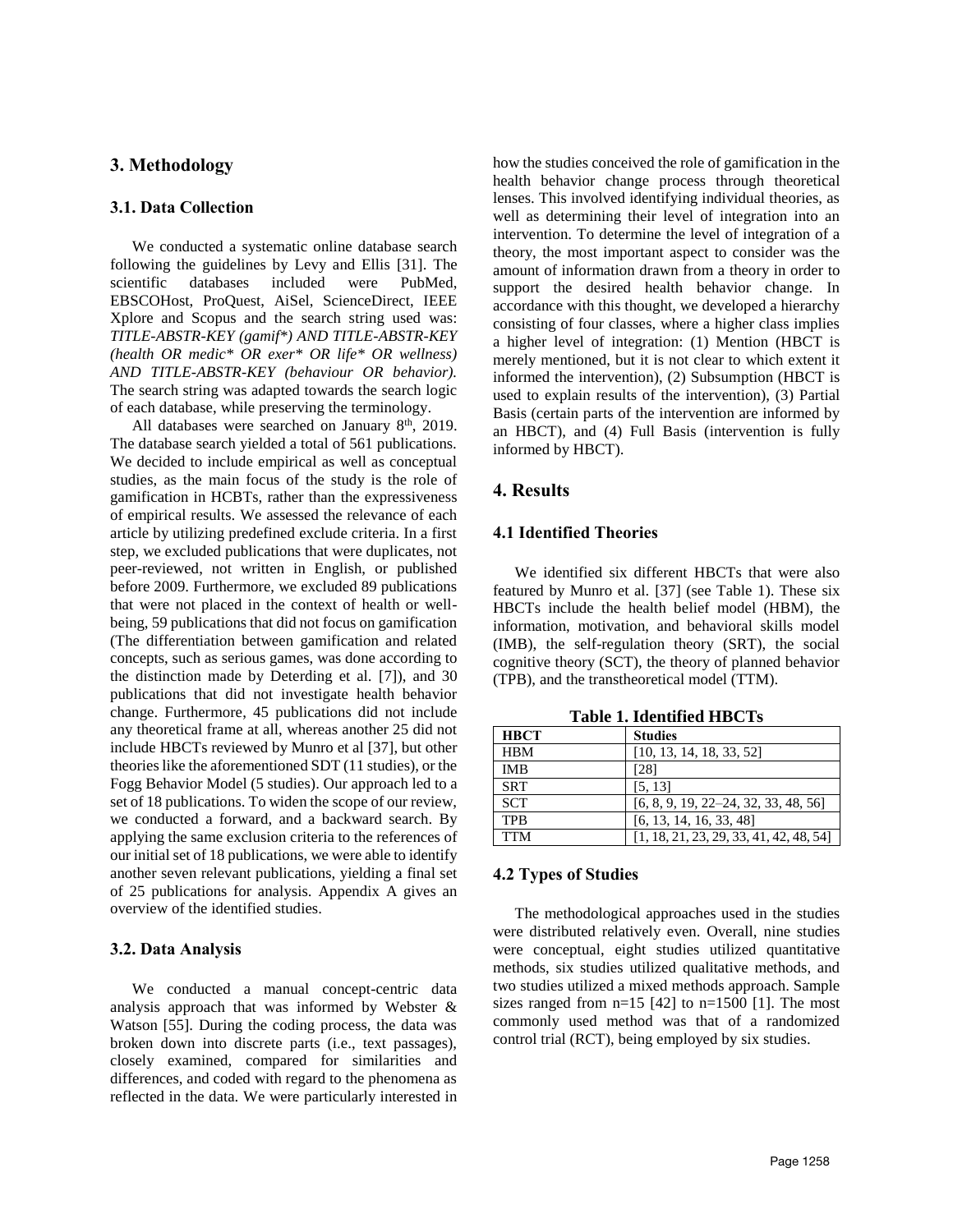#### **4.3 Targeted Behaviors**

Table 2 shows the health behaviors targeted by the studies. All studies that targeted no specific health behavior were of conceptual nature, thus conducted no concrete intervention. Table 2 indicates that the majority of studies aimed to increase physical activity as the primary behavioral outcome. In his study, Cugelman [5] emphasized the importance of gamification being able to help sustain long-term behavior change in order for it to be considered effective.

| <b>Health behavior</b>            | <b>Studies</b>        |  |  |  |
|-----------------------------------|-----------------------|--|--|--|
| No specific behavior              | [5, 18, 21, 54]       |  |  |  |
| Physical activity                 | [1, 6, 8, 14, 16, 24, |  |  |  |
|                                   | 29, 33, 41, 42, 52]   |  |  |  |
| Smoking cessation                 | [9, 10]               |  |  |  |
| Chronic condition self-management | [13, 23]              |  |  |  |
| Adherence to HIV therapy          | [19, 28]              |  |  |  |
| Healthy food consumption          | [22]                  |  |  |  |
| Substance Abuse and Relationship  | [48]                  |  |  |  |
| violence                          |                       |  |  |  |
| Compliance with exercise and diet | $\left[32\right]$     |  |  |  |
| prescriptions                     |                       |  |  |  |
| <b>Support for Breastfeeding</b>  | 56                    |  |  |  |

**Table 2. Targeted health behaviors**

#### **4.4 Target Groups**

The target groups of featured interventions varied. Most studies targeted a specific age group, such as adults [6, 8, 42, 56]. Only two studies targeted elderly people [52, 54]. Three studies targeting young men [1, 29, 41] utilized the annual military call-ups in Finland to recruit their participants. In some cases the target group was predetermined by the associated health behavior change, for example, in smoking cessation [9, 10], or chronic disease management [13, 23]. Other studies did took a more practical approach by recruiting people interested in the intervention, e.g., through existing networks [56] or through paper flyers [6, 42].

## **4.5 The Role of Gamification in Health Behavior Change Theories**

We found the role of gamification in HBCTs in our reviewed studies to vary. While some studies firmly integrated gamification elements with HBCTs (e.g., [22, 28, 56]), others saw the two as completely separate units. Those studies that drew no direct connection between gamification and HBCTs used the HBCTs either as anecdotes (e.g., [9, 18, 21] ) or as explanations

for the findings they made (e.g., [10, 42, 52]).The review by Lister et al. [33] investigated the occurrence of behavioral constructs from various HBCTs along with gamification elements in mobile health applications. The studies by Giunti et al. [13, 14] deconstructed the design concepts of their gamified interventions until they were in accordance with four different theories, including the HBM and TPB. The remaining studies primarily focused on utilizing single HBCTs in gamified interventions. The following sections briefly describe each identified HBCT along with our findings.

**4.5.1 Health belief model (6 studies).** The HBM's main assumption is that health behavior is the result of a rational appraisal of the perceived threat of a health problem against the perceived effectiveness of countermeasures [50]. In our review we found five studies that utilized the HBM. However, no study explicitly used the HBM to inform the design of a concrete intervention. Two studies [10, 52] drew on the HBM to explain the effects of conducted gamified interventions. In the case of Takahashi et al. [52], the effects were explicitly said to not being connected to the implemented gamification elements. El-Hilly et al. [10] found their gamified intervention to influence behavioral change by increasing perceived threat of the negative health behavior and increasing the perceived benefit of the positive health behavior. However, they did not undertake the attempt to tease out the direct influence of gamification elements.

**4.5.2. Information, motivation, and behavioral skills model (1 study).** According to the IMB, behavior change is influenced by the occurrence of three main elements: information, motivation, and behavioral skills [12]. Only the study by LeGrand et al. [28] used the IMB to design a gamified intervention. The authors used a multitude of gamification elements and hypothesized that these may enhance motivation for behavior change. However, the paper does not provide any empirical evidence for their hypotheses.

**4.5.3. Self-regulation theory (2 studies).** The SRT is based on the assumption that people are active, selfregulating problem solvers that are motivated to avoid and treat illness threats [30]. According to SRT, people first build cognitive representations of health threats and subsequently develop and execute plans for coping with the health problem as well as the resulting emotional distress. They then evaluate these plans, and form new cognitive representations within a feedback loop [4, 30]. Cugelman [5] argues that the persuasive architecture of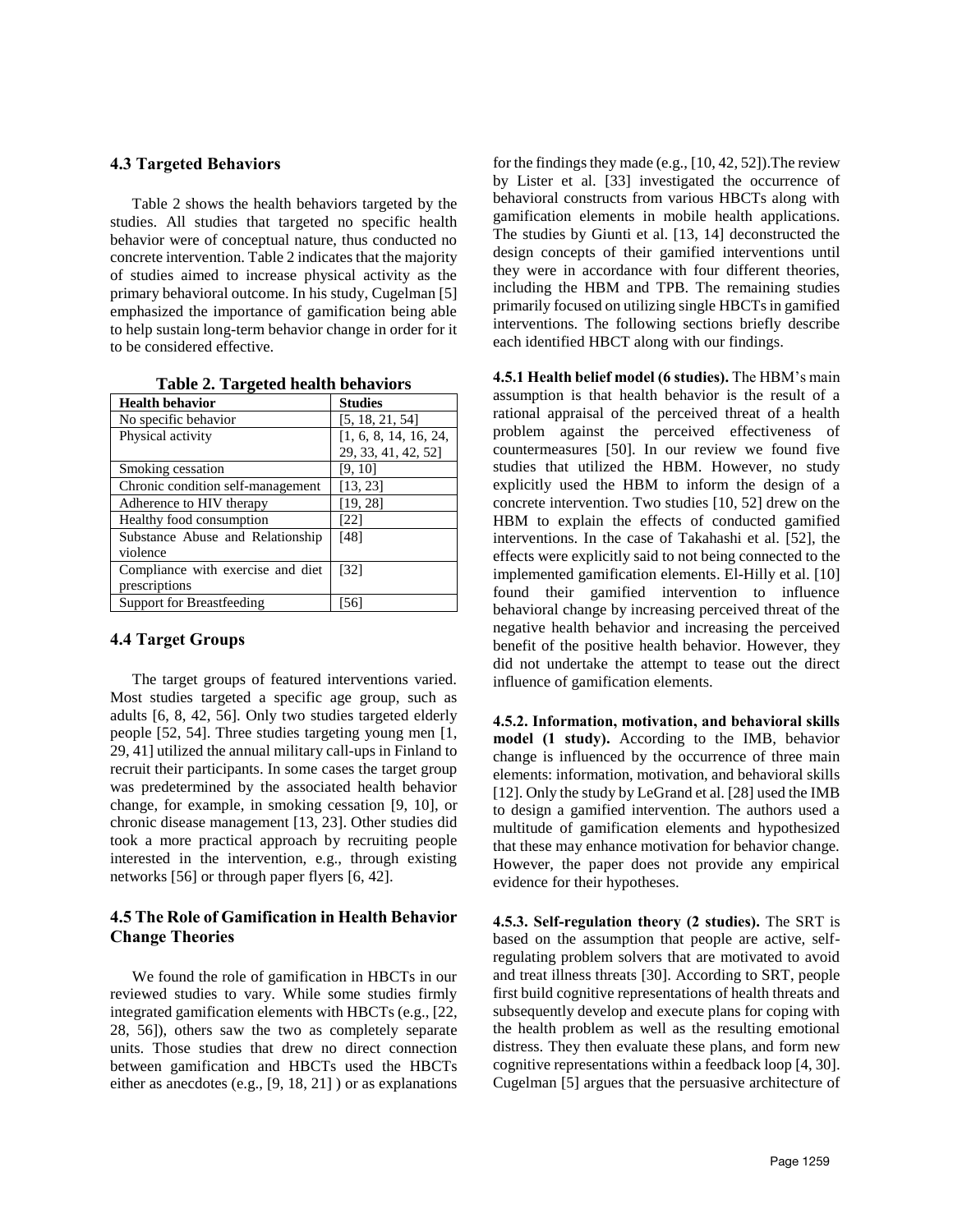gamification and SRT are quite similar. From this, he concludes that interventions based on SRT should be easier to gamify. However, we did not identify any study explicitly investigating the effects of gamification on SRT-related constructs in our reviewed studies.

**4.5.4. Social cognitive theory (11 studies).** According to SCT, people learn and adapt behaviors by observing others. The core concept of SCT is that of reciprocal determinism, meaning that behavior is something that influences and is influenced by personal factors and the social environment [3]. SCT was the most frequently occurring theory in our review. Three studies focused on using gamification elements to influence the social environment of study participants. Jones et al. [22] did so primarily by using gamified role-model heroes to increase fruit and vegetable consumption in schools. When comparing the results to a baseline phase without gamification, they found fruit and vegetable consumption to be significantly higher in the gamification phase. Edney et al. [8] focused on using gamification elements to mimic real-life social interactions. They noted that the social and gamification features of their intervention were inherently linked with each other and that they were designed to capitalize on social comparison, support, and influence. Lin et al. [32] propose a social gaming portal which aimed at leveraging peer influence to achieve a behavior change in accordance with SCT. They argue that people play games due to the need for self-esteem and consequently used social connectivity to elicit self-esteem.

Furthermore, gamification was used in other SCTinformed interventions to influence self-efficacy. For example, Dadaczynski et al. [6] found that the implemented gamification elements points and achievements had positive effects on self-efficacy, as well as engagement and motivation. White et al. [56] focused on two constructs from SCT, observational learning and goal setting, while implementing gamification elements in the form of points, badges, and leaderboards in their intervention. Preliminary results of their study indicated a positive influence of the overall intervention, without specifically teasing out the effects of gamification elements. Lastly, Hightow et al. [19] addressed multiple key principles of SCT in their intervention. However, only the principle of reinforcement was addressed by gamification elements, specifically by virtual rewards and achievements.

**4.5.5. Theory of planned behavior (6 studies).** The main assumption of the TPB is that behaviors are under volitional control. According to the TPB, an individual's behavior is shaped by the attitude towards the behavior, subjective norms, and perceived behavioral control [2]. The study by Dadaczynski et al. [6] based their intervention partially on the TPB, while not explicitly linking it with gamification elements. Furthermore, Hamari & Koivisto [16] based their research model on the TPB, specifically by extending the element of subjective norms with social influences. They found that social influences overall have a positive impact on gamified exercise interventions.

**4.5.6. Transtheoretical model (10 studies).** The TTM conceptualizes health behavior change as a series of stages ((1) precontemplation, (2) contemplation, (3) preparation, (4) action, and (5) maintenance), rather than a singular, discrete event [39]. Progressing through stages represents a temporal dimension, and relapsing to an earlier stage is possible. Reynolds et al. [42] argue that an individual's current stage in the TTM affects how interventions should be designed. They conclude that the same gamification elements can have different effects on individuals in different TTM stages. For example, the gamification element of points was perceived positively by individuals in an early TTM stage, whereas it was perceived negatively by individuals in later stages. However, in the case of leaderboards, the perceptions were found to be vice versa. Three studies [1, 29, 41] based their interventions on the TTM by delivering automated tailored health messages referring to an individual's associated TTM stage. In all three studies, a gamified online service was used to deliver these messages. However, contradicting the findings of Reynolds et al. [42], the same gamification elements were used for individuals in different stages. Within these studies gamification was implemented with the aim to increase user engagement and participation [1] or compliance with the study [29].

# **5. Discussion**

# **5.1 Principal Findings**

In this work, we aimed to answer the question, how extant research conceives the role of gamification in health behavior change. We conducted a literature review of studies which drew upon HBCTs as theoretical lenses to elaborate on the role of gamification. Analyzing the targeted health behaviors revealed that physical activity was the most frequently targeted behavior. Sedentary lifestyles are one of the most important risk factors in modern societies with regard to premature deaths. This makes physical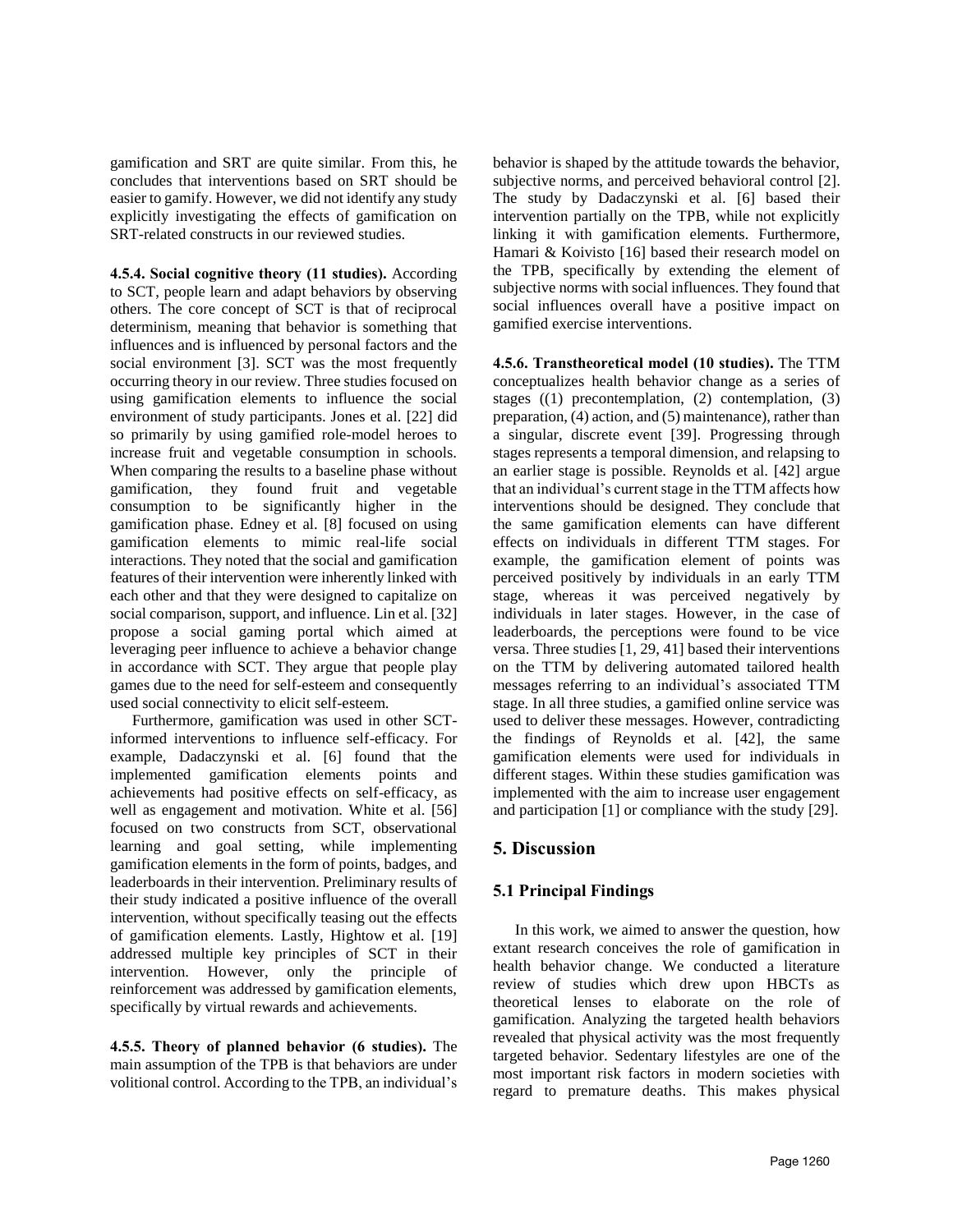inactivity a highly relevant problem to tackle. Due to mobile health technologies, actual health behavior regarding physical activity is easier to measure and less susceptible to cheating than other behaviors that are selfreported such as healthy eating habits. Another interesting observation was that gamification elements were exclusively used to reinforce positive behaviors. For example, in studies targeting smoking cessation [9, 10], refraining from smoking was encouraged via gamification, whereas individuals were not punished by the gamification concept in case they smoked. This finding is in line with the concept of operant conditioning, which implies that positive reinforcement yields higher potential than punishment when inducing a desired behavior [35].

The most prominent target group of interventions were young people. This is not surprising, since extant research has shown that younger people have an easier time to adapt gamification technologies [25]. The reviewed studies integrated HBCTs within their interventions on different levels. Seven studies only mentioned HBCTs without any further information drawn from them and only five out of 25 studies fully relied on HBCTs to build their gamified interventions. This finding shows the absence of strong theory-driven research on gamification in health and well-being.

In regards to individual theories, we found it surprising that the TPB was outnumbered by other theories. The TPB as well as its predecessor (i.e., the theory of reasoned action) and its successor (i.e., the technology acceptance model) are widely used in IS research. Apparently, the popularity of the TPB does not carry over into gamified health interventions, possibly due to the healthcare research community favoring other, more health-specific theories.

## **5.2 Future Research Avenues**

Extant research has repeatedly called for more theory-driven studies that aim to tease out the effects, moderators and mediators of individual game design elements with regard to behavior change [38]. However, our review suggests that most theory-driven studies in the context of health and well-being still focus on the overall effects of gamification on traditional outcomes, such as increased engagement, motivation, or participation. We argue that to deeper understand the role of gamification in the process of health behavior change, researchers should go beyond this understanding and undertake approaches to integrate gamification with HBCTs more profoundly. Against this backdrop, we analyzed our results and derived several possible avenues for future research. In comparison to other reviews of gamification [21, 26, 49], our propositions stand out for two reasons. First, they are specific to health behavior change. Second, we provide more concrete ideas and starting points for a deeper investigating the role of gamification as well as potential moderators and mediators of behavior change.

The study by El-Hilly et al. [10] suggests that gamified intervention have the potential to influence both major constructs of the HBM (i.e., perceived threat and perceived benefit). However, it is unclear which gamification elements are most suitable to positively influence either of those constructs. When targeting health behavior change through the lens of HBM, it would be beneficial for practitioners to understand how gamification has to be designed in order to address perceived effectiveness or perceived threat respectively. This would also provide answers on the important question, whether gamification is more applicable for either of the two. Consequently, we propose the following question: *How should gamification be designed to positively affect health behavior change through perceived effectiveness and perceived threat?*

According to social comparison theory [11], humans have a natural drive to evaluate themselves by comparing to others by the means of objective standards. The theory suggests that comparing oneself with others can have positive effects, for example, in the form of increased inspiration. However, research has also shown negative effects of social comparison such as envy [27]. Many gamification features, such as leaderboards, inherently promote social comparison. Thus, further studies with regard to the positive and negative effects of social comparison yielded by gamification elements need to be conducted [46]. We formulate the following research question: *How does gamification elicit social comparison and what are its positive and negative influences on health behavior change?*

The study by Reynolds et al. [42] suggests that the same gamification elements can have very different effects on individuals in different stages of the TTM. Thus, it would be an interesting avenue for future research to develop knowledge on how gamification should be designed and utilized for different stages of health behavior change. This may also include developing a deeper understanding of which negative consequences may occur when gamification is applied in unsuitable stages. We propose the following research question: *How should gamification be designed in order to support positive health behavior change with respect to different stages of health behavior change?*

The IMB builds on the assumption that information is the key construct for health behavior change. The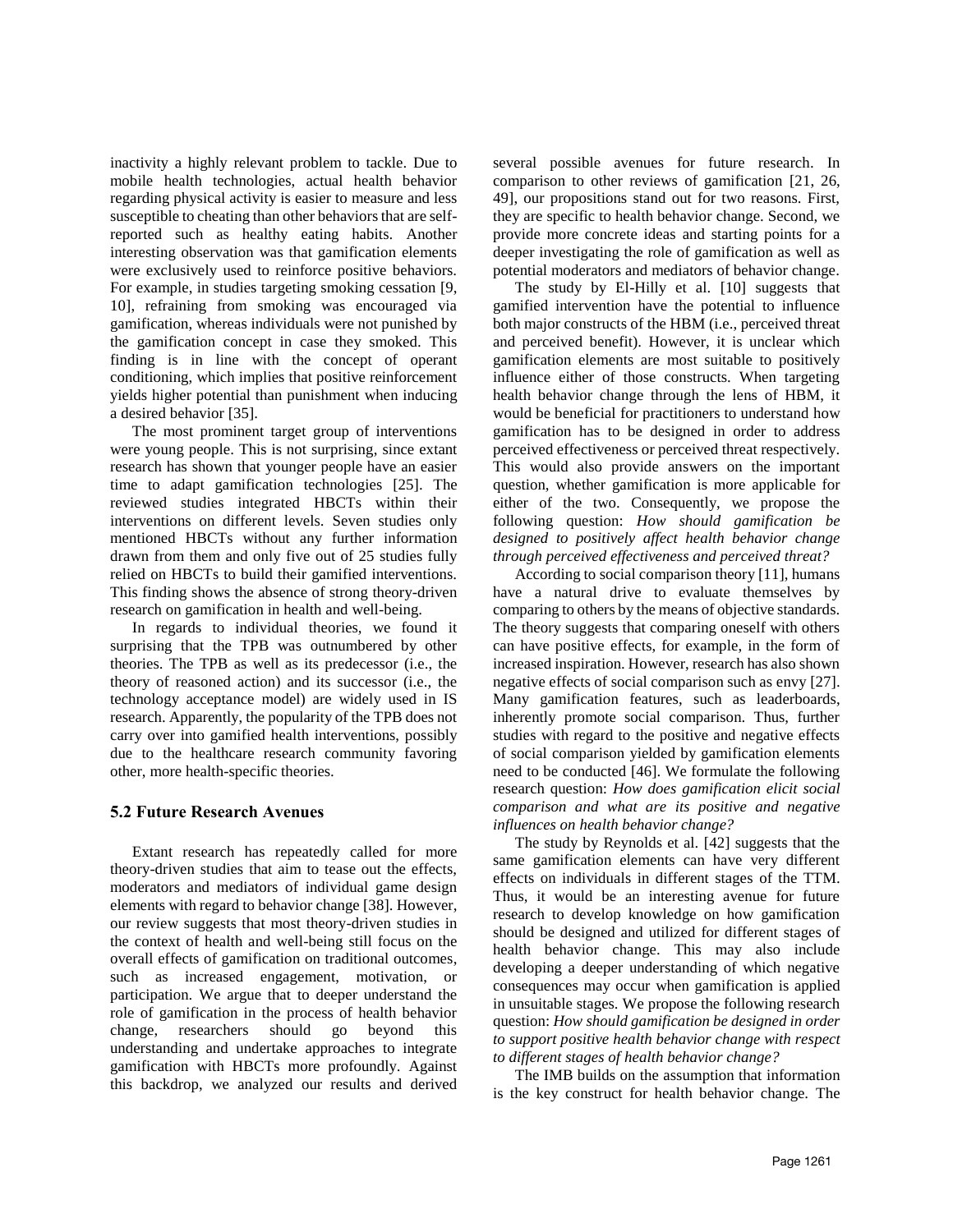value of information heavily depends on whether the recipient engages with it or not. Thus, it is a valuable avenue for future research to explore how gamification could foster health behavior change through increased engagement with delivered information. We derive the following research question: *How can gamification positively affect health behavior change through higher engagement with information?*

As argued by Lister et al. [33], health behavior change is unlikely to be sustained without high levels of self-efficacy. Several studies undertook first steps to identify relations between self-efficacy and gamification [5, 33]. The TPB builds on self-efficacy in the concept of perceived behavioral control, which refers to an individual's perceived ease or difficulty to perform a health behavior [2]. We did not find any study that investigated the impact of these relations on health behavior change. Thus, we argue that future research could aim to develop a deeper understanding of how gamification may lead to higher levels of self-efficacy and perceived behavioral control. We state the following question: *How can gamification positively affect health behavior change through increased self-efficacy and perceived behavioral control?* 

# **5.3 Implications**

Our study yields some implications for theory and practice. First, several studies using similar gamification elements reported different effects. This result further strengthens the theoretical assumption that gamification is highly context-sensitive. Furthermore, our results highlight that the context-sensitivity of gamification not only refers to different target groups and targeted health behaviors, but that gamification is also context-sensitive with regard to different stages of the health behavior change process. Practitioners need to bear in mind these different levels of context-sensitivity when designing gamification. Analyzing targeted behaviors confirmed the observations of other studies [47] that physical activity is the dominant health behavior targeted in published research on gamified interventions. While results of this application context are unlikely to be easily transferable to other contexts, this finding reveals the need for more theory-driven research on the role of gamification in health behavior change contexts such as smoking cessation or medication adherence. Finally, by deriving concrete research questions with respect to different theoretical lenses, we provide future researchers with explicit valuable starting points to further investigate the role of gamification in the health behavior change process.

## **5.4 Limitations**

Our research is limited by a number of factors. First, we limited our review on such HBCTs that have been widely used by the healthcare research community as proposed by Munro et al. [37]. Thus, other theories that are not as closely related to the health context but frequently used in gamification research (e.g., SDT) were not considered within this review. Another aspect to consider is the fact that the study Munro et al. focused on HBCTs for the specific behavior of medication adherence and as such might not provide a comprehensive list of HBCTs for other contexts. However, most HBCTs are largely behavior independent, and even those that have been developed with a specific behavior in mind (e.g. the TTM for smoking cessation) have since been utilized or tested in a broad range of contexts. Thus, we think that the list by Munro et al. provides us with a suitable base for our review. Furthermore, our coding was dependent on explicit mentions of the HBCTs. Thus, we cannot rule out that authors implicitly drew knowledge from certain HBCTs without explicitly stating this in the manuscript. Additionally, a limitation is the use of keywords related to behavior in our literature search. As a large part of the gamification research in healthcare is somehow related to behavior change, but does not necessarily mention the word, the reach of our literature review is limited. However, we aimed to offset this limitation to some degree by conducting a forward and a backward search.

## **6. Conclusion**

The goal of this research was to investigate the role of gamification in health behavior change. We approached to answer this question by reviewing 25 studies that draw on HBCTs and gamification to explain health behavior change. Our results reveal large discrepancies in the way that researchers have conceptualized the role of gamification in HBCT-driven health interventions. While some HBCTs have been given greater considerations by researchers in the past (e.g., TTM), others remain largely understudied (e.g., IMB). In order to contribute to filling this gap, we derived concrete research questions with regard to different HBCTs. It is upon future research to build on our findings and conduct more theory-driven research that helps to understand and predict how gamification may contribute to positive health behavior change.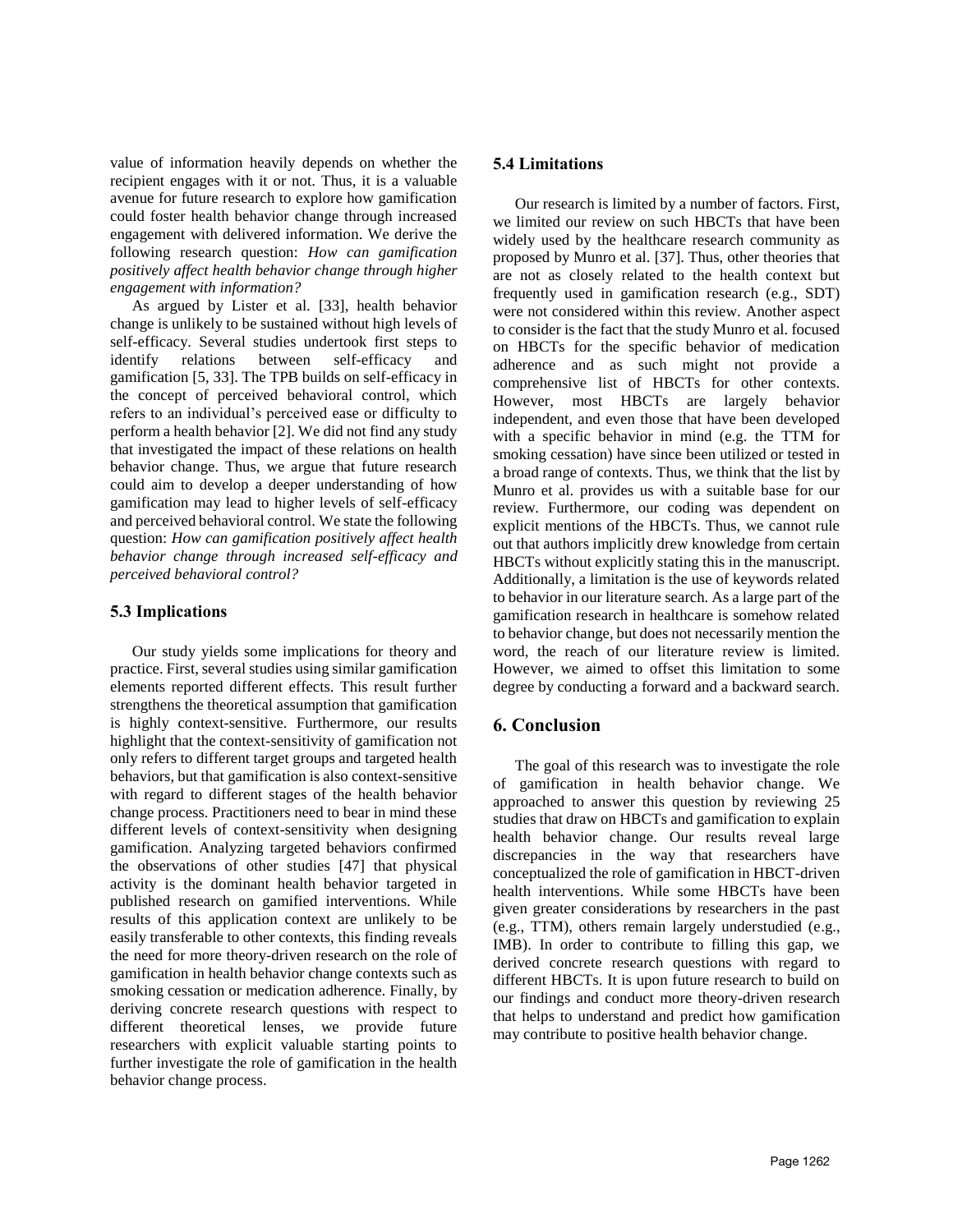# **7. References**

[1] Ahola, R., Pyky, R., Jämsä, T., Mäntysaari, M., Koskimäki, H., … , and Korpelainen, R., "Gamified physical activation of young men - a Multidisciplinary Population-Based Randomized Controlled Trial (MOPO study)", BMC public health, 13(1), 2013, pp. 1–8.

[2] Ajzen, I., "The theory of planned behavior",

Organizational Behavior and Human Decision Processes, 50(2), 1991, pp. 179–211.

[3] Bandura, A., and Walters, R. H., Social learning theory, Prentice-hall Englewood Cliffs, NJ, 1977.

[4] Benyamini, Y., Gozlan, M., and Kokia, E., "On the selfregulation of a health threat: Cognitions, coping, and emotions among women undergoing treatment for infertility", Cognitive Therapy and Research, 28(5), 2004, pp. 577–592. [5] Cugelman, B., "Gamification: what it is and why it matters to digital health behavior change developers", JMIR Serious Games, 1(1), 2013, e3.

[6] Dadaczynski, K., Schiemann, S., and Backhaus, O., "Promoting physical activity in worksite settings: results of a German pilot study of the online intervention Healingo fit", BMC public health, 17(1), 2017, pp. 1–9.

[7] Deterding, S., Dixon, D., Khaled, R., and Nacke, L., "From game design elements to gamefulness", in Proceedings of the 15th International Academic MindTrek Conference on Envisioning Future Media Environments, Finland. 2011. [8] Edney, S., Plotnikoff, R., Vandelanotte, C., Olds, T., Bourdeaudhuij, I. de, … , and Maher, C., ""Active Team" a social and gamified app-based physical activity intervention: randomised controlled trial study protocol", BMC public health, 17, 2017, pp. 1–10.

[9] Edwards, E.A., Caton, H., Lumsden, J., Rivas, C., Steed, L., … , and Walton, R. T., "Creating a Theoretically Grounded, Gamified Health App: Lessons From Developing the Cigbreak Smoking Cessation Mobile Phone Game", JMIR Serious Games, 6(4), 2018, e10252.

[10] El-Hilly, A.A., Iqbal, S.S., Ahmed, M., Sherwani, Y., Muntasir, M., … , and Eisingerich, A. B., "Game On? Smoking Cessation Through the Gamification of mHealth: A Longitudinal Qualitative Study", JMIR Serious Games, 4(2), 2016, e18.

[11] Festinger, L., "A theory of social comparison processes", Human relations, 7(2), 1954, pp. 117–140.

[12] Fisher, J.D., Fisher, W.A., Amico, K.R., and Harman, J. J., "An information-motivation-behavioral skills model of adherence to antiretroviral therapy", Health psychology, 25(4), 2006, pp. 462–473.

[13] Giunti, G., "3MD for chronic conditions, a model for motivational mHealth design: Embedded case study", Journal of medical Internet research, 6(3), 2018, e11631.

[14] Giunti, G., Mylonopoulou, V., and Rivera Romero, O., "More Stamina, a Gamified mHealth Solution for Persons with Multiple Sclerosis: Research Through Design", JMIR mHealth and uHealth, 6(3), 2018, e51.

[15] Gochman, D.S., "Labels, Systems and Motives: Some Perspectives For Future Research and Programs", Health Education Quarterly, 9(2-3), 1982, pp. 167–174.

[16] Hamari, J., and Koivisto, J., ""Working out for likes": An empirical study on social influence in exercise gamification", Computers in Human Behavior, 50, 2015, pp. 333–347.

[17] Hamari, J., Koivisto, J., and Sarsa, H., "Does Gamification Work?-A Literature Review of Empirical Studies on Gamification", in 47th Hawaii International Conference on System Sciences, Waikoloa, HI. 2014. [18] Helf, C., and Hlavacs, H., "Apps for life change: Critical review and solution directions", Entertainment Computing, 14, 2016, pp. 17–22.

[19] Hightow-Weidman, L., Muessig, K., Knudtson, K., Srivatsa, M., Lawrence, E., … , and Hosek, S., "A Gamified Smartphone App to Support Engagement in Care and Medication Adherence for HIV-Positive Young Men Who Have Sex With Men (AllyQuest): Development and Pilot Study", JMIR public health and surveillance, 4(2), 2018, e34. [20] Huotari, K., and Hamari, J., "Defining gamification", in Proceeding of the 16th International Academic MindTrek Conference, Proceeding of the 16th International Academic MindTrek Conference, Tampere, Finland. 2012.

[21] Johnson, D., Deterding, S., Kuhn, K.-A., Staneva, A., Stoyanov, S., … , and Hides, L., "Gamification for health and wellbeing: A systematic review of the literature", Internet Interventions, 6, 2016, pp. 89–106.

[22] Jones, B.A., Madden, G.J., Wengreen, H.J., Aguilar, S.S., and Desjardins, E. A., "Gamification of dietary decision-making in an elementary-school cafeteria", PLoS ONE, 9(4), 2014, e93872.

[23] Kamel Boulos, M.N., Gammon, S., Dixon, M.C., MacRury, S.M., Fergusson, M.J., … , and Yang, S. P., "Digital games for type 1 and type 2 diabetes: underpinning theory with three illustrative examples", JMIR Serious Games, 3(1), 2015, e3.

[24] Kamel Boulos, M.N., and Yang, S. P., "Exergames for health and fitness: The roles of GPS and geosocial apps", International Journal of Health Geographics, 12(18), 2013. [25] Koivisto, J., and Hamari, J., "Demographic differences in perceived benefits from gamification", Computers in Human Behavior, 35, 2014, pp. 179–188.

[26] Koivisto, J., and Hamari, J., "The rise of motivational information systems: A review of gamification research", International Journal of Information Management, 45, 2019, pp. 191–210.

[27] Krasnova, H., Widjaja, T., Buxmann, P., Wenninger, H., and Benbasat, I., "Research note—why following friends can hurt you: an exploratory investigation of the effects of envy on social networking sites among college-age users", Information systems research, 26(3), 2015, pp. 585–605. [28] LeGrand, S., Muessig, K.E., Platt, A., Soni, K., Egger, J.R., … , and Hightow-Weidman, L. B., "Epic allies, a gamified mobile phone app to improve engagement in care, antiretroviral uptake, and adherence among young men who have sex with men and young transgender women who have sex with men: Protocol for a randomized controlled trial", JMIR research protocols, 7(4), 2018, e94.

[29] Leinonen, A.-M., Pyky, R., Ahola, R., Kangas, M., Siirtola, P., … , and Jamsa, T., "Feasibility of Gamified Mobile Service Aimed at Physical Activation in Young Men: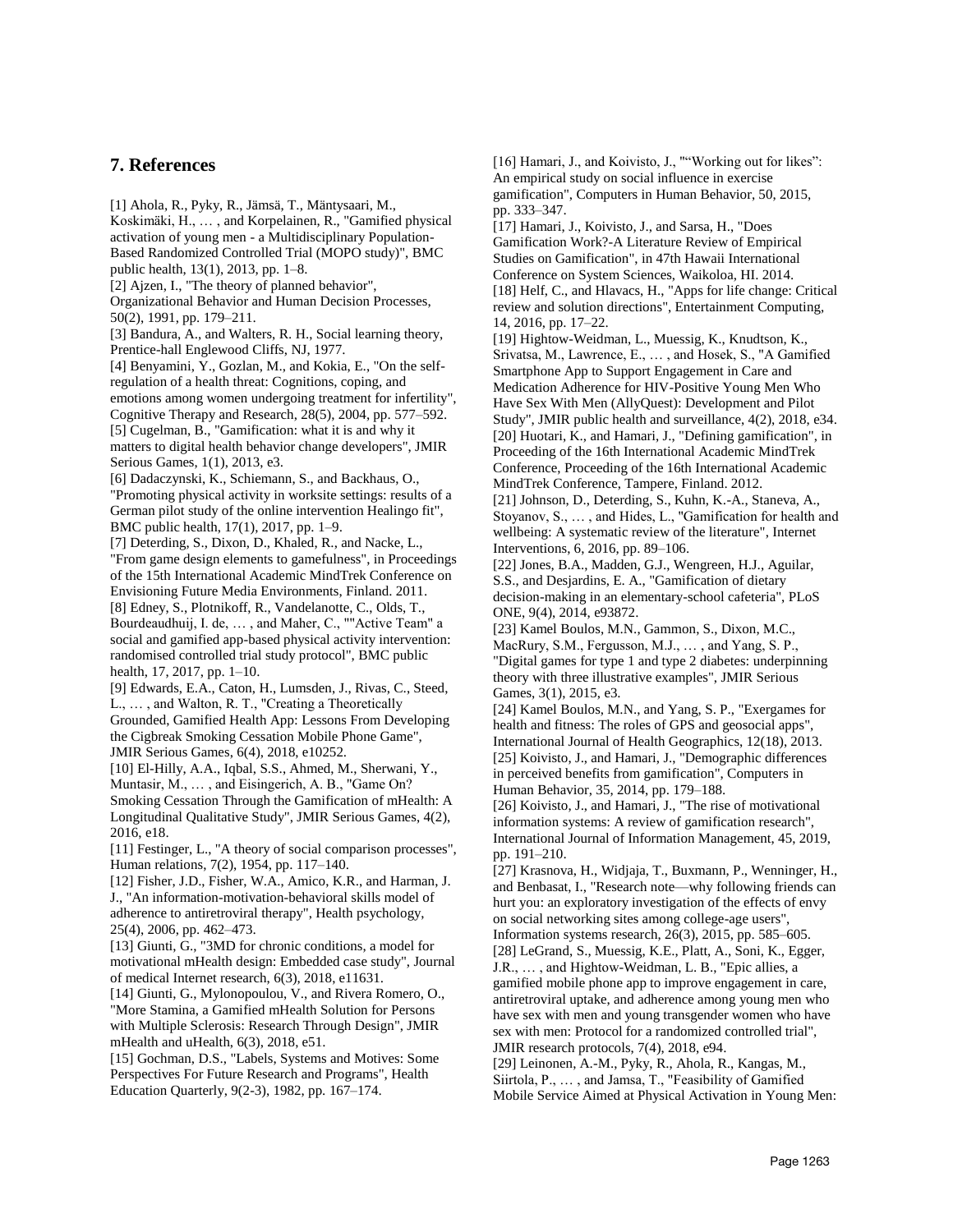Population-Based Randomized Controlled Study (MOPO)", JMU, 5(10), 2017, e146.

[30] Leventhal, H., Meyer, D., and Nerenz, D., "The common sense representation of illness danger", Contributions to medical psychology, 2, 1980, pp. 7–30.

[31] Levy, Y., and Ellis, T. J., "A systems approach to conduct an effective literature review in support of information systems research", Informing Science, 9, 2006, pp. 181–212.

[32] Lin, R.J., Ramakrishnan, S., Chang, H., Spraragen, S., and Zhu, X., "Designing a web-based behavior motivation tool for healthcare compliance", Human Factors and Ergonomics In Manufacturing, 23(1), 2013, pp. 58–67.

[33] Lister, C., West, J.H., Cannon, B., Sax, T., and Brodegard, D., "Just a Fad? Gamification in Health and Fitness Apps", JMIR Serious Games, 2(2), 2014, e9. [34] Liu, D., Santhanam, R., and Webster, J., "Toward Meaningful Engagement: A Framework for Design and Research of Gamified Information Systems", MIS Quarterly, 41(4), 2017, pp. 1011–1034.

[35] Martin, G., and Pear, J. J., Behavior Modification: What it is and how to do it., 10th edn., Psychology Press, New York, 2015.

[36] Michie, S., Johnston, M., Abraham, C., Lawton, R., Parker, D., … , and Walker, A., "Making psychological theory useful for implementing evidence based practice: a consensus approach", Quality & safety in health care, 14(1), 2005, pp. 26–33.

[37] Munro, S., Lewin, S., Swart, T., and Volmink, J., "A review of health behaviour theories: how useful are these for developing interventions to promote long-term medication adherence for TB and HIV/AIDS?", BMC public health, 7, 2007, p. 104.

[38] Nacke, L.E., and Deterding, S., "The maturing of gamification research", Computers in Human Behavior, 71, 2017, pp. 450–454.

[39] Prochaska, J.O., and Velicer, W. F., "The transtheoretical model of health behavior change", American journal of health promotion, 12(1), 1997, pp. 38–48. [40] Putz, L.-M., and Treiblmaier, H., "Creating a theorybased research agenda for gamification", in Proceedings of the 20th Americas Conference on Information Systems. 2015: Savannah.

[41] Pyky, R., Koivumaa-Honkanen, H., Leinonen, A.-M., Ahola, R., Hirvonen, N., … , and Korpelainen, R., "Effect of tailored, gamified, mobile physical activity intervention on life satisfaction and self-rated health in young adolescent men: A population-based, randomized controlled trial (MOPO study)", Computers in Human Behavior, 72, 2017, pp. 13–22.

[42] Reynolds, L., Sosik, V.S., and Cosley, D., "When Wii doesn't fit: How non-beginners react to Wii Fit's gamification", in Proceedings of the 1st International Conference on Gameful Design, Research, and Applications, Ontario, Canada. 2013.

[43] Ryan, R.M., and Deci, E. L., "Self-determination theory and the facilitation of intrinsic motivation, social

development, and well-being", American Psychologist, 55(1), 2000, pp. 68–78.

[44] Sardi, L., Idri, A., and Fernández-Alemán, J. L., "A systematic review of gamification in e-Health", Journal of biomedical informatics, 71, 2017, pp. 31–48.

[45] Schmidt-Kraepelin, M., Thiebes, S., Baumsteiger, D., and Sunyaev, A., "State of Play: A Citation Network Analysis of Healthcare Gamification Studies", in 26th European Conference on Information Systems, Portsmouth, UK. 2018.

[46] Schmidt-Kraepelin, M., Thiebes, S., Stepanovic, S., Mettler, T., and Sunyaev, A., "Gamification in health behavior change support systems-A synthesis of unintended side effects", in Proceedings of the 14th International Conference on Wirtschaftsinformatik, Germany. 2019. [47] Schmidt-Kraepelin, M., Thiebes, S., Tran, M.C., and Sunyaev, A., "What's in the Game? Developing a Taxonomy of Gamification Concepts for Health Apps", in Proceedings of the 51st Hawaii International Conference on System Sciences (HICSS), Waikoloa, HI. 2018.

[48] Schoech, D., Boyas, J.F., Black, B.M., and Elias-Lambert, N., "Gamification for Behavior Change: Lessons from Developing a Social, Multiuser, Web-Tablet Based Prevention Game for Youths", Journal of Technology in Human Services, 31(3), 2013, pp. 197–217.

[49] Seaborn, K., and Fels, D. I., "Gamification in theory and action: A survey", International Journal of Human-Computer Studies, 74, 2015, pp. 14–31.

[50] Skinner, C.S., Tiro, J., and Champion, V. L., "Background on the health belief model", in Health Behavior: Theory, Research, and Practice.

[51] Stepanovic, S., and Mettler, T., "Gamification applied for health promotion: does it really foster long-term engagement? A scoping review", in Proceedings of the 26th European Conference on Information Systems. 2018: Portsmouth, UK.

[52] Takahashi, M., Kawasaki, H., Maeda, A., and Nakamura, M., "Mobile walking game and group-walking program to enhance going out for older adults", in Proceedings of the 2016 ACM International Joint Conference on Pervasive and Ubiquitous Computing, Heidelberg, Germany. 2016.

[53] Thiebes, S., Lins, S., and Basten, D., "Gamifying information systems-a synthesis of gamification mechanics and dynamics", in Proceedings of the 22nd European

Conference on Information Systems. 2014: Tel Aviv, Israel. [54] Vette, F. de, Tabak, M., Dekker-van Weering, M., and Vollenbroek-Hutten, M., "Engaging Elderly People in Telemedicine Through Gamification", JMIR Serious Games, 3(2), 2015, e9.

[55] Webster, J., and Watson, R. T., "Analyzing the past to prepare for the future: Writing a literature review", MIS Quarterly, 26(2), 2002, pp. 13–23.

[56] White, B.K., Martin, A., White, J.A., Burns, S.K., Maycock, B.R., … , and Scott, J. A., "Theory-Based Design and Development of a Socially Connected, Gamified Mobile App for Men About Breastfeeding (Milk Man)", JMU, 4(2), 2016, e81.